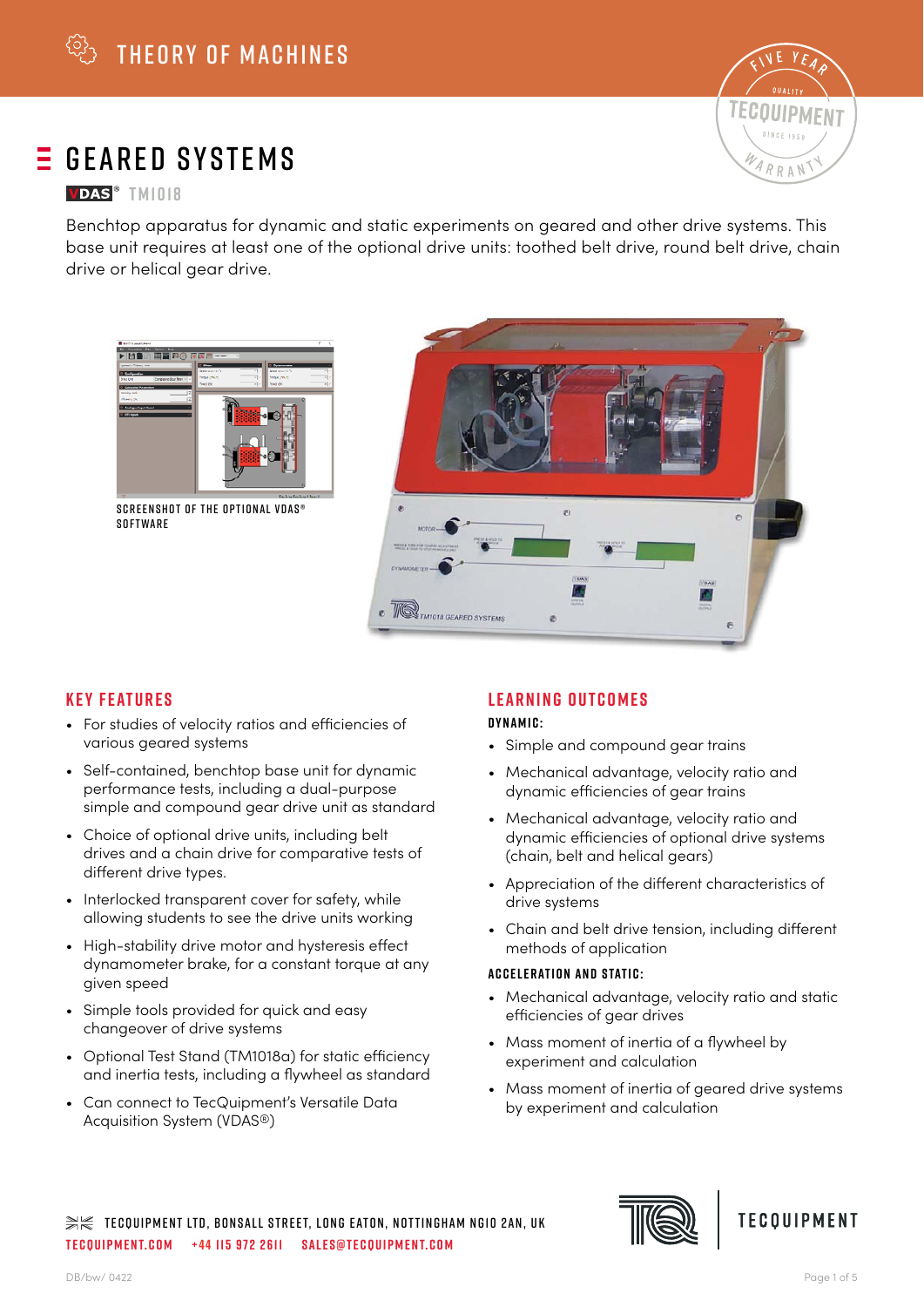**VDAS**<sup>®</sup> TMINIR

# **Description: Base Unit**

A benchtop base unit forms the main part of this set of products. Supplied with a three-shaft gear drive unit as standard, the base unit dynamically tests the gear drive and the other optional drive units (TM1018b, c, d and e).

The dynamic tests run the input of the different drive units at a given speed using a motor, while measuring the input power. At the same time, a dynamometer loads the output of the drive unit while measuring the output power. Students use the measurements to find the performance and efficiency of the drive unit.

Students may set the gear unit (supplied) as a simple or compound drive by sliding a gear in or out of mesh on the third shaft.

TecQuipment includes simple tools needed to fit the drive units to the base unit, and to adjust the compound gear drive.

In the base unit's upper level, the student fits their choice of drive unit. A variable-speed, low-voltage motor provides the shaft input turning force (effort) to the drive. A dynamometer provides the output braking force (load) to the drive. The dynamometer uses electromagnetic braking and a hysteresis effect to provide a variable load at a constant torque irrespective of the speed. Sensors on the motor and dynamometer measure their shaft speed, torque and therefore power in and out at the drive. Fans provide air cooling for both the motor and dynamometer. Flexible couplings with collets connect the drive unit to the motor and dynamometer for quick and accurate alignment.

Axial trunnions with race bearings hold the motor and the dynamometer for free rotation against their load cell sensors to measure torque accurately.

On the base unit's lower level, controls and microprocessor controlled multiline displays adjust the motor speed and the load while showing measurements of torque, speed and power.

The base unit's upper level includes an interlocked guard with transparent sections to prevent students touching any moving parts, while allowing them to see what is happening.

You can do tests with or without a computer connected. However, for quicker tests with easier recording of results, TecQuipment can supply the optional Versatile Data Acquisition System (VDAS®). This gives accurate real-time data capture, monitoring and display, calculation and charting of all the important readings on a computer (computer not included).

## **Standard Features**

- Supplied with comprehensive user guide
- Five-year warranty
- Manufactured in accordance with the latest European Union directives
- ISO9001 certified manufacturer

### **Recommended Ancillaries**

- VDAS-B (bench-mounted version of the Versatile Data Acquisition System)
- TM1018a Acceleration and Static Test Stand
- TM1018b Toothed Belt Drive
- TM1018c Round Belt Drive
- TM1018d Chain Drive
- TM1018e Helical Gear Drive

# **Description: Optional Test Stand (TM1018a)**



A separate Acceleration and Static Test Stand (TM1018a) gives extra experiments in measuring angular acceleration and static efficiency. You may use clamps to mount the test stand temporarily on the edge of a desk, but TecQuipment recommend a more permanent fixing to the desk or to a wall.

The test stand includes sets of weights to apply turning forces to the shaft of a flywheel (included as standard) or the gear drive from the TM1018. A sensor and a multiline display automatically calculate angular acceleration. Students use this to find inertia by experiment.

The flywheel forms a simplified version of one of the gears in the gear drive, to provide a starting point in understanding inertia calculations of more complex gear drives. The test stand also allows simple static efficiency tests on the gear drive for comparison with those from dynamic tests on the base unit. A slot to the front of the test stand holds a tray (supplied) to store your weights and other loose items.

**NOTE:** The test stand and base unit do not connect to each other.

 $\gg\ll$  tecquipment Ltd, bonsall street, long eaton, nottingham NG10 2AN, UK **tecquipment.com +44 115 972 2611 sales@tecquipment.com**

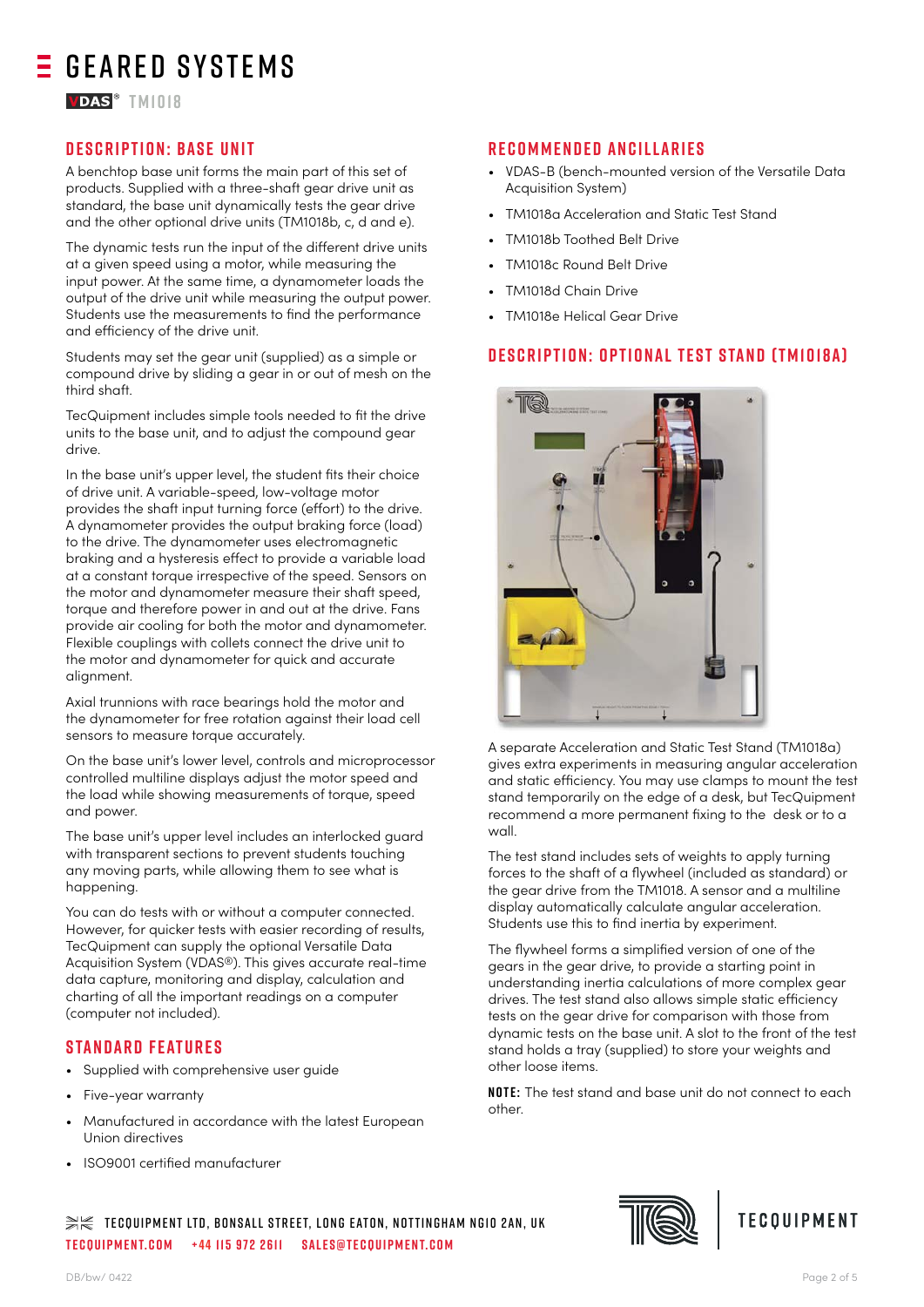**VDAS**<sup>®</sup> TM1018

# **DESCRIPTION: OPTIONAL DRIVE UNITS (TM1018b, c, d and e)**

The optional drive units work with the TM1018 base unit for dynamic tests on performance, allowing comparison with the gear drive. For extended experiments, the optional drives each include three different methods of adjusting their tension to show how this affects performance. The three methods include:

- Distance between drive pulleys
- Fixed tension pulley
- Spring tension pulley

With each drive unit, TecQuipment supplies a tension spring and a spring balance to set the tension of the tension pulley.

The shafts of all drive units run on maintenance-free, lowfriction ball races.





TM1018c Round Belt Drive Note: Covers removed from drive units for photographs TM1018b Toothed Belt Drive TM1018d Chain Drive TM1018e Helical Gear Drive



 $\gg\ll$  tecquipment LTD, Bonsall Street, LONG EATON, NOTTINGHAM NG10 2AN, UK **tecquipment.com +44 115 972 2611 sales@tecquipment.com**

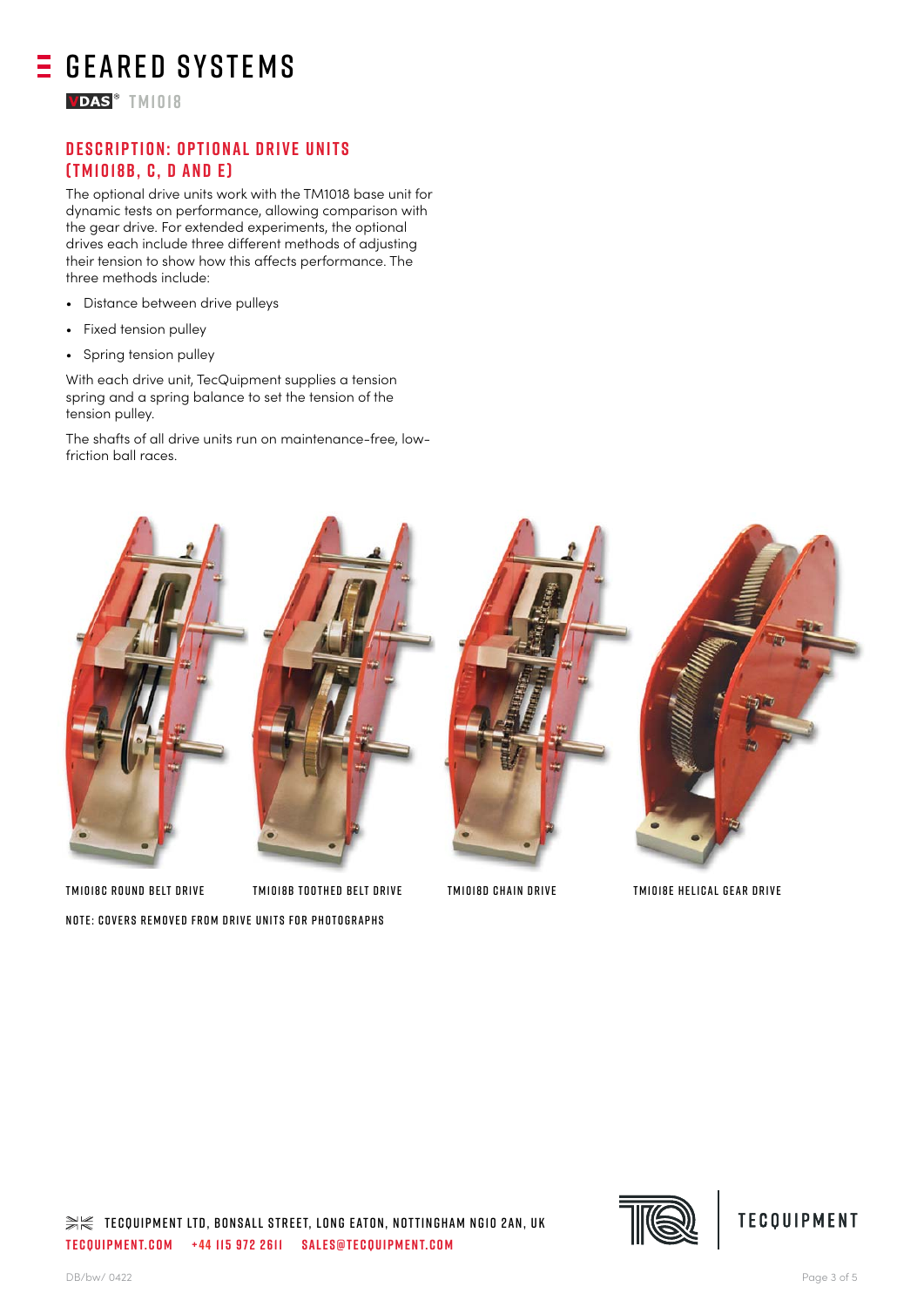**VDAS**<sup>®</sup> **TM1018**